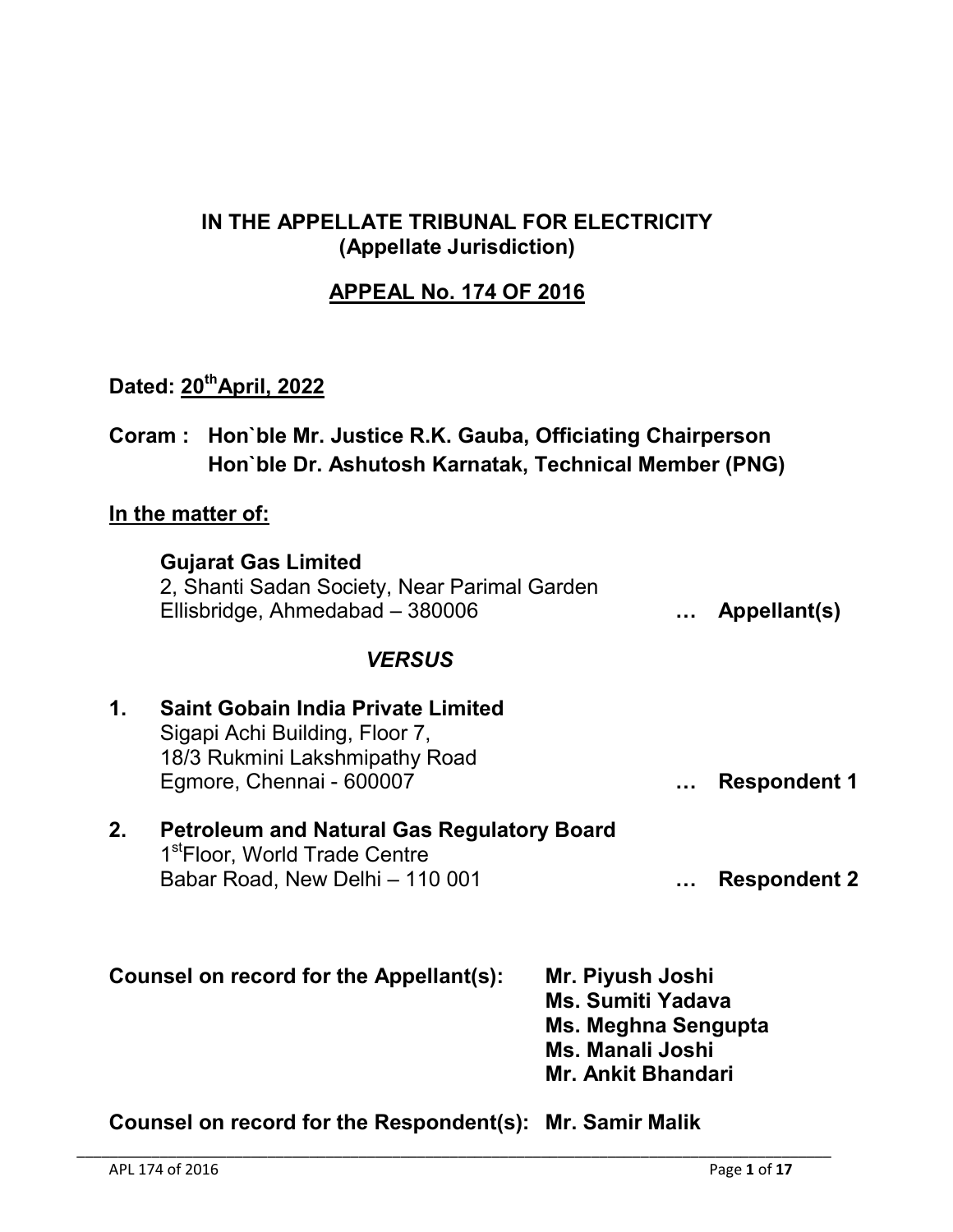Ms. Nikita Choukse Mr. Mahip Singh Mr. Sahil Sood for R-1

Mr. Utkarsh Sharma Ms. Pinki Mehra Ms. Tanuja Dhoulakhandi Ms. Shipra Malhotra Mr. Mohit Budhiraja for R-2

### JUDGMENT

# PER HON'BLE DR. ASHUTOSH KARNATAK, TECHNICAL MEMBER

- 1. This matter has been taken up by video conference mode on account of pandemic conditions, it being not advisable to hold physical hearing.
- 2. The present Appeal is filed by Gujarat Gas Limited challenging the order dated 17.05.2016 ("Impugned Order") passed by the Petroleum and Natural Gas Regulatory Board (hereinafter "PNGRB") in Case No. 156/2015 titled as "*Saint Gobain Pvt. Ltd. v. Gujarat Gas Limited"* to the limited extent that the Impugned Order has partially allowed the complaint and given "*impugned directions"* to the Appellant *"…..to provide access to the complainant on non-discriminatory basis for transportation of natural gas to its manufacturing plant at Jhagadia in accordance with CGD Access Code Regulations and CGD Exclusivity Regulations. Secretary or whichever officer is so authorised to do in absence of Secretary (presently by OSD(R)) to initiate proceedings against the respondent with regard to violation of the above described regulatory provisions when action is taken against similarly placed entity*."

\_\_\_\_\_\_\_\_\_\_\_\_\_\_\_\_\_\_\_\_\_\_\_\_\_\_\_\_\_\_\_\_\_\_\_\_\_\_\_\_\_\_\_\_\_\_\_\_\_\_\_\_\_\_\_\_\_\_\_\_\_\_\_\_\_\_\_\_\_\_\_\_\_\_\_\_\_\_\_\_\_\_\_\_\_\_\_\_\_\_\_

3. The following reliefs are sought by the Appellant before this Tribunal :-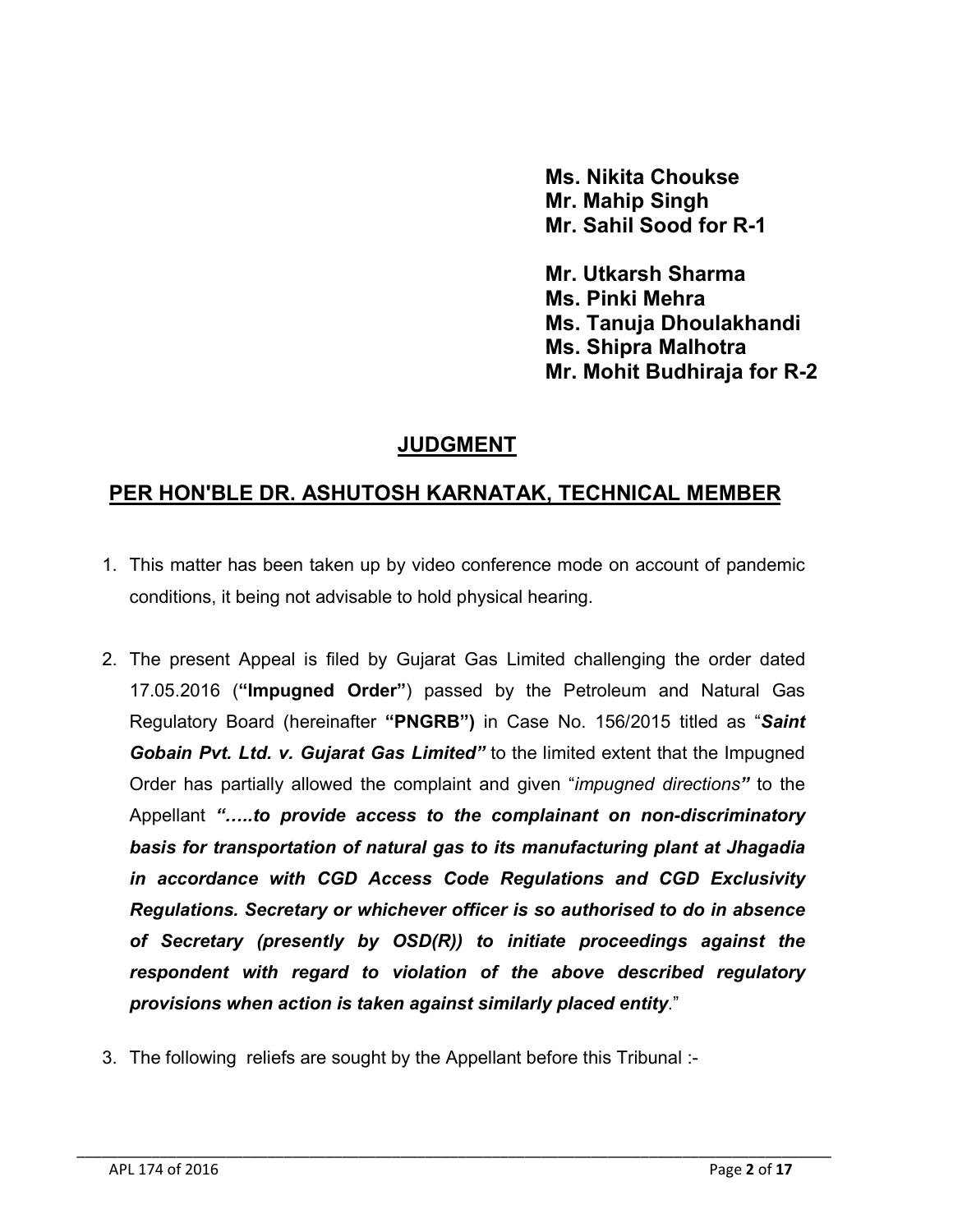#### Quote

- *a) The Appeal may be allowed and the Impugned Order and judgment dated 17.05.2016 passed by PNGRB in Case No. 156/2015 titled "Saint Gobain v. Gujarat Gas Limited" be modified/set aside to the extent that : (i) The Impugned Directions under the heading "Order" in the Impugned Order be quashed and set aside, and (ii) The Impugned Holdings on the Impugned Order be quashed and set aside as there is no automatic right with a third party to access the city gas distribution network on a non-discriminatory basis immediately on the end of the exclusivity period mentioned in an authorization issued for the relevant CGD network and a city gas distribution network, under the provisions of the PNGRB Act, cannot be declared as a common carrier or a contract carrier under s. 20 PNGRB Act;*
- *b) Without prejudice to the prayer at para (a) and in the alternative, the Impugned Directions are no longer capable of being implemented under the CGD Access Code Regulations, since the R-1/Saint-Gobain has ceased to meet the criteria for being covered under the CGD Access Code Regulations;*
- *c) Without prejudice to the prayer at para (a) and (b), and in the alternative, the R-1/Saint-Gobain has by creating the LNG facility within its premises, the legality of which is presently under consideration before the PNGRB, taken itself out of the scope of access on "non-discriminatory basis" as it cannot be treated in the same manner as other customers/consumers of the Appellant and has put itself in a sui generis position.*

#### **Unquote**

- 4. The brief facts of the case is that the Appellant (i.e Gujarat Gas) is engaged in laying, building, operating, and expanding city gas distribution network in various geographical areas in the State of Gujarat, including Jhagadia. Respondent No.1 (i.e Saint Gobain) is a company involved in the business of glass manufacturing having a plant in Jhagadia and is an admitted customer of the city gas distribution network of the Appellant. The Respondent No.2 is the Board constituted under the Petroleum and Natural Gas Regulatory Board Act, 2006.
- 5. On 01.10.2007 the PNGRB Act came into force, except for Section 16, vesting the power with the PNGRB to authorize inter alia City Gas Distribution Network (CGD) network. On 12.07.2010 Section 16 of the PNGRB Act was also notified to come into effect from 15.07.2010.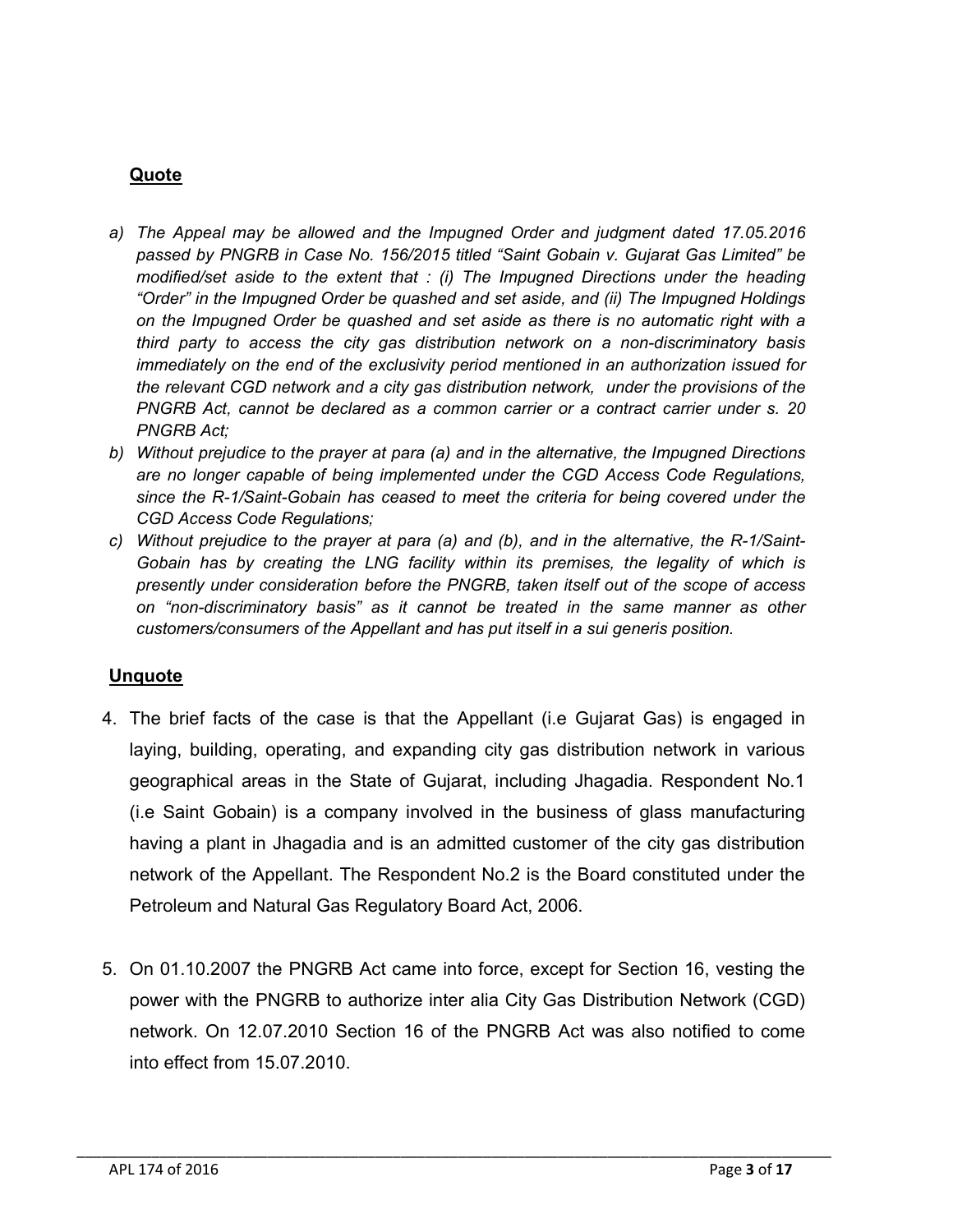- 6. On 08.11.2012 the Appellant received the authorization for Surat-Baruch-Ankleshwar geographical areas for its existing CGD network from the PNGRB under Regulation 18 of the CGD Authorizing Regulations. It is relevant to mention herein that paragraph 4 of Schedule D of the said authorization stipulated that the Appellant is allowed an exclusivity period under the CGD Exclusivity Regulations in respect of the following: (a) Up to 31.03.2014 from the date of issuance of the authorization for laying, building and expansion of the CGD Network and (b) Up to 03 years from the date of issuance of the authorization in terms of an exemption from the purview of common carrier or contract carrier for the CGD Network.
- 7. On 12.01.2015, the Appellant and Respondent no.1 entered into a Gas Transportation and Distribution Agreement ("GTDA") for a period up to 01.04.2015 (which was not extended further) and also executed an Allocation Agreement on the same day. Further, pursuant to the understanding reached on 09.03.2015, they also executed a Spot Purchase Agreement ("Spot GSA") on 23.05.2015 and the DCQ under the GSA was reduced to 1656.779 MMBTU per day from 3100 MMBTU per day. The Spot GSA had been renewed several times. On 12.08.2015 the Appellant informed the Respondent No.1 that due to the limited availability of spot gas in the Appellant's gas supply portfolio, the Appellant would not be in a position to extend the offer for spot gas with effect from 01.09.2015 and offered to amend the GSA to increase the DCQ there under to ensure the continued supply of gas. Respondent No.1, instead of seeking the amendment of the GSA as was offered by the Appellant, sought a Gas Transmission and Distribution Agreement ("GTDA") to be provided for the period from 01.09.2015 to 31.03.2016 on the basis that it would obtain 1800 MMBTU per day of gas from another supplier GAIL. On 09.09.2015 the Respondent No.1 wrote to the appellant requesting again to issue the GTDA for a period commencing from 16.09.2015 to 31.12.2016 for a quantity of 1800 MMBTU per day. On 11.09.2015 the Appellant informed Respondent No.1 that subject to internal approvals, the Appellant is willing to extend the spot GSA up to 30.09.2015 which will be at the Retail Price. On 12.09.2015 Respondent No.1 stated that the price of the spot gas charged by the Appellant is higher than the market price by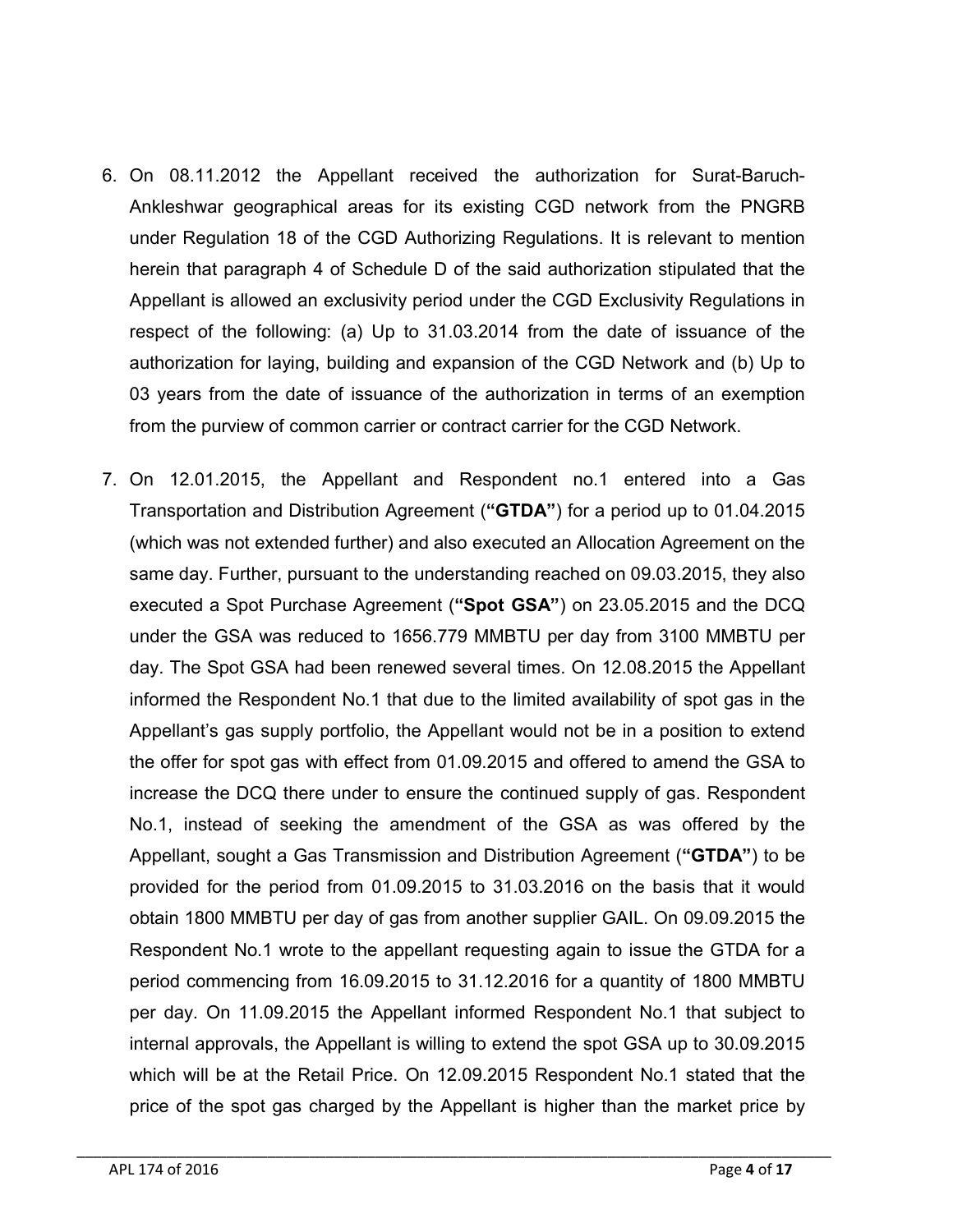approximately \$2/MMBTU and alleged that the Appellant is preventing it from exercising its option of buying gas at spot price and claimed that, as a customer, it has the option to buy gas from a supplier of its choice and that the Appellant is obliged to provide the GTDA immediately so as to enable it to obtain spot gas from 01.10.2015 from a supplier of its choice. It also requested the Appellant to extend the spot gas agreement from 16.09.2015 to 30.09.2015 together with providing a GTDA effective from 01.10.2015 to 31.12.2016 for a quantity of 1800 MMBTU per day. On 15.09.2015 the Appellant responded to the Respondent No.1 informing it that its request is under consideration of the management and that till the decision of the management the existing arrangements for the supply of gas to its manufacturing unit at Jhagadia would continue.

- 8. On 21.09.2015 Respondent No.2/PNGRB issued a public notice of its intent to declare the end of exclusivity period for Surat-Bharuch-Ankleshwar CGD Network in accordance with the provisions of section 20(1) of the PNGRB Act. According to Respondent no.1 post the expiry of exclusivity period i.e. 08.11.2015 and issuance of public notice dated 21.09.2015 by the Ld. Board regarding the same, the Appellant was legally obligated to grant transportation access to the Respondent on the pipeline under the various regulations of the CGD Access Code Regulation, 2011 and Exclusivity Regulations. Specific reliance is placed on the conjoint reading of regulations 3,4 & 9 of the CGD Access Code Regulations, 2011 and Regulation 9 of the CGD Exclusivity Regulations.
- 9. On 09.10.2015 Respondent No.1 sent a detailed communication to Respondent No.2 erroneously claiming that in light of the notice dated 21.09.2015 issued by Respondent No.2, the Appellant's marketing exclusivity had ended and that Respondent No.1 has the right to procure gas from a third party supplier and that it is continuing to suffer loss of Rs. 1 crore to Rs. 1.5 crore per month in relation to the procurement of natural gas for its manufacturing facility at Jhagadia as the Appellant is forcing it to buy gas from itself. The Respondent No.1 also claimed that since its requirements are more than 50,000 SCM per day, it cannot be considered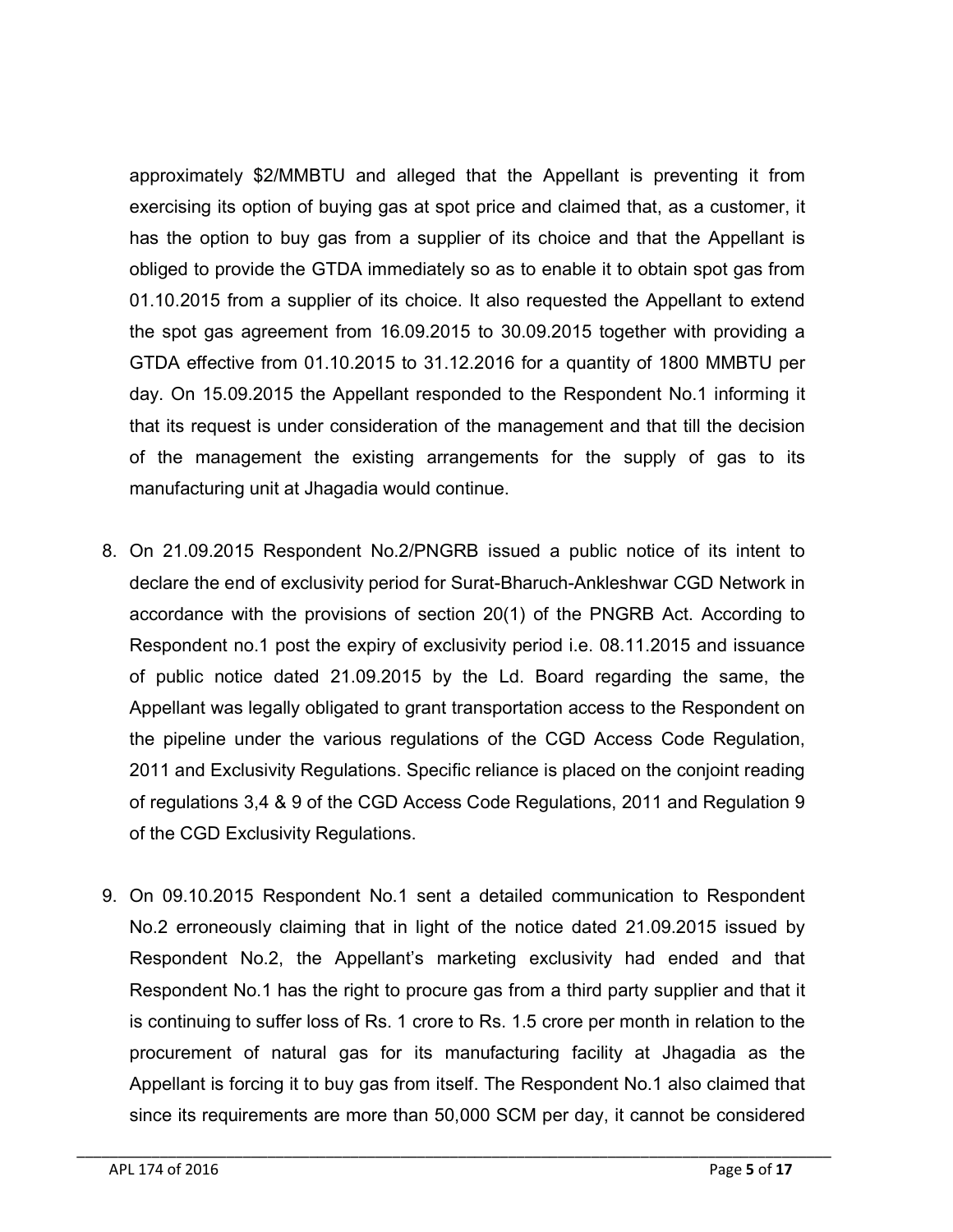as a customer of the CGD network. On 09.10.2015 the Appellant submitted its objection to the public notice dated 21.09.2015 issued by Respondent No.2.

- 10.On 13.10.2015 Respondent No.1 once again issued a communication to the Appellant requiring the issuance of the GTDA and claiming that due to the unavailability of the GTDA they were suffering a loss of Rs. 60 lakhs to Rs. 80 lakhs and requested the Appellant to provide a GTDA effective from 16.10.2015 to 31.12.2016 for a quantity of 1800 MMBTU of gas per day. On 14.10.2015 the Appellant informed Respondent No.1 that it was willing to offer it the option of extending gas supply to its facility at Jhagadia at the current price (valid from 01.10.2015 till 15.10.2015) till 31.10.2015, as being offered to other customers at Surat-Bharuch-Ankleshwar CGD network on a non-discriminatory basis.
- 11.On 15.10.2015 Respondent No.1 once again requested the Appellant to consider "the market spot price" and not its "retail price" and issue a GTDA for the period effective from the period of 01.11.2015 to 31.12.2016 for a quantity of 1800 MMBTU per day. On 20.10.2015 the Appellant issued a communication to Respondent No.1 stating that since PNGRB itself has not formulated any regulations and there is no clarity on the regulatory aspect it would not be possible to accede to the request of Respondent No.1 for a GTDA and that the Appellant can facilitate gas supply to the Respondent No.1 at the prevailing prices as is being offered to other customers in Surat-Bharuch-Ankleshwar CGD network on a non-discriminatory basis.
- 12.On 07.11.2015 the Respondent No.1 executed the extension of the Spot GSA till 01.12.2015 and at the same time issued two separate communications requesting for the GTDA to be issued for a validity period from 10.11.2015 to 31.12.2016. The Respondent No.1 also alleged that it is incurring losses to the tune of Rs. 80 lakhs to Rs. 1 crore in relation to procurement of natural gas and also asserted that the Appellant was legally bound to allow access to its CGD network from 08.11.2015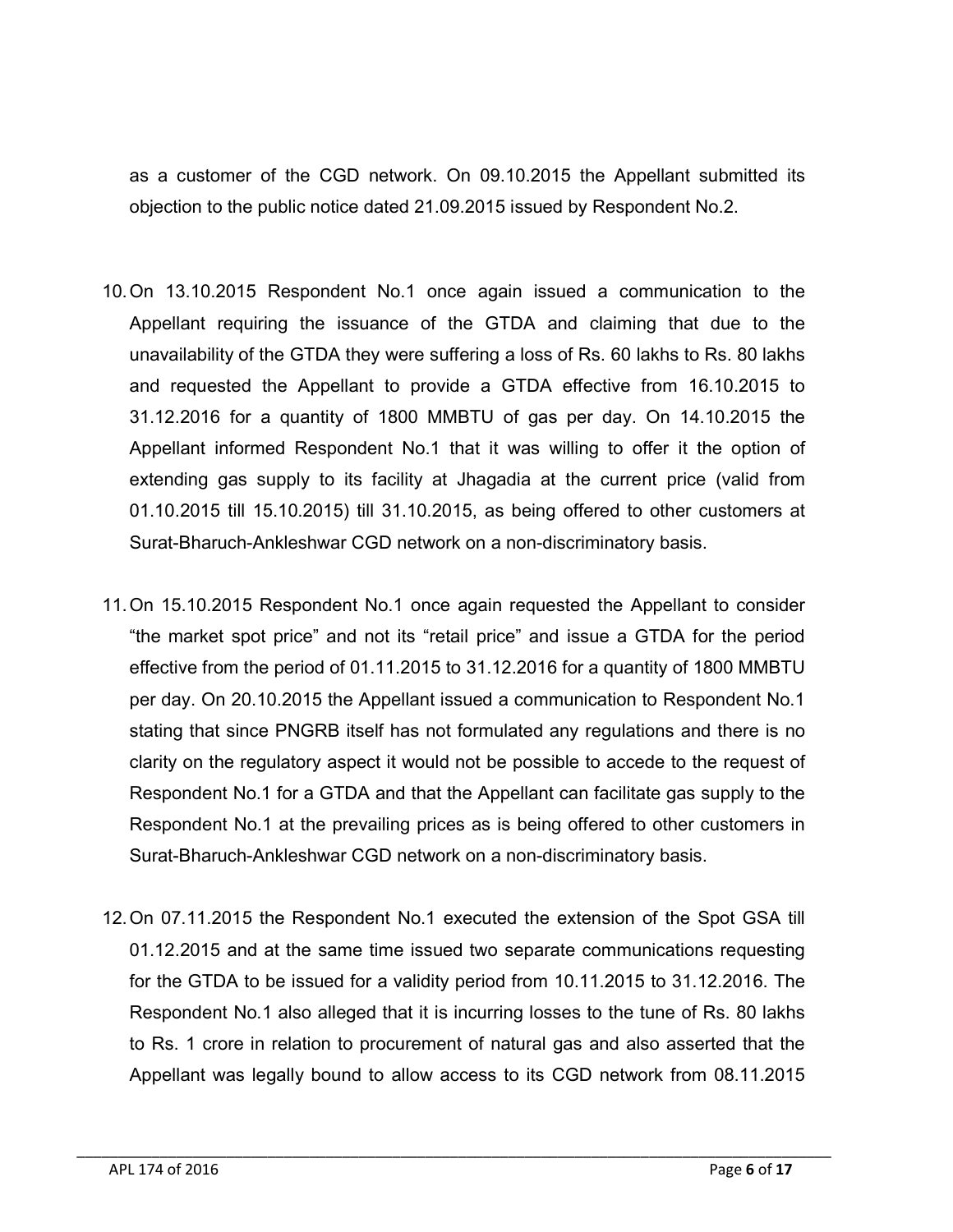when its exclusivity from the purview of common carrier would expire under the terms of its authorization.

- 13.On 09.11.2015 Respondent No. 1 filed the complaint before PNGRB (i.e Respondent No. 2) u/s 25 read with section 11(a), 11(e), 11(f)(iii) 12(1)(a), 12(1)(b), 12(2) and 22 of the Petroleum and Natural Gas Regulatory Board Act, 2006 against Gujarat Gas for denying access to the natural gas pipeline from Amboli to Jhagadia on the Hazira-Ankleshwar Pipeline which was developed and marketed by Gujarat Gas for transportation of natural gas from another gas supplier at a competitive price to the Glass Manufacturing unit of Saint Gobain, in violation of the Act read with Regulation 9 of the Petroleum & Natural Gas Regulatory Board (Exclusivity for City or Local Natural Gas Distribution Network) Regulations, 2008 (herein after referred to as "the "Exclusivity Regulations") and the provisions of the Petroleum and Natural Gas Regulatory Board (Access Code for common Carrier or Contract Carrier Natural Gas Pipeline) Regulations, 2008 (hereinafter referred to as "Access Code Natural Gas Pipeline Regulations") and the Petroleum & Natural Gas Regulatory Board Access Code for City or Local Natural Gas Distribution Network Regulations, 2011 (hereinafter referred to as "the Access Code CGD Regulations").
- 14.On 17.05.2016 Respondent No.2 i.e PNGRB pronounced its judgment holding that although there is no restrictive trade practice and that the CGD Network of the Appellant has not been declared a common carrier network and that regulations will have to be formulated in order to determine the tariff in respect of access to the CGD Network however issued the Impugned Order thereby resulting in the present appeal.
- 15.The issue to be determined before this Bench is whether PNGRB is correct in the Impugned order that the Respondent no.1 i.e Saint Gobain is entitled to seek transportation access on the CGD network of the Appellant post expiry of the marketing exclusivity period granted by the Ld. Board.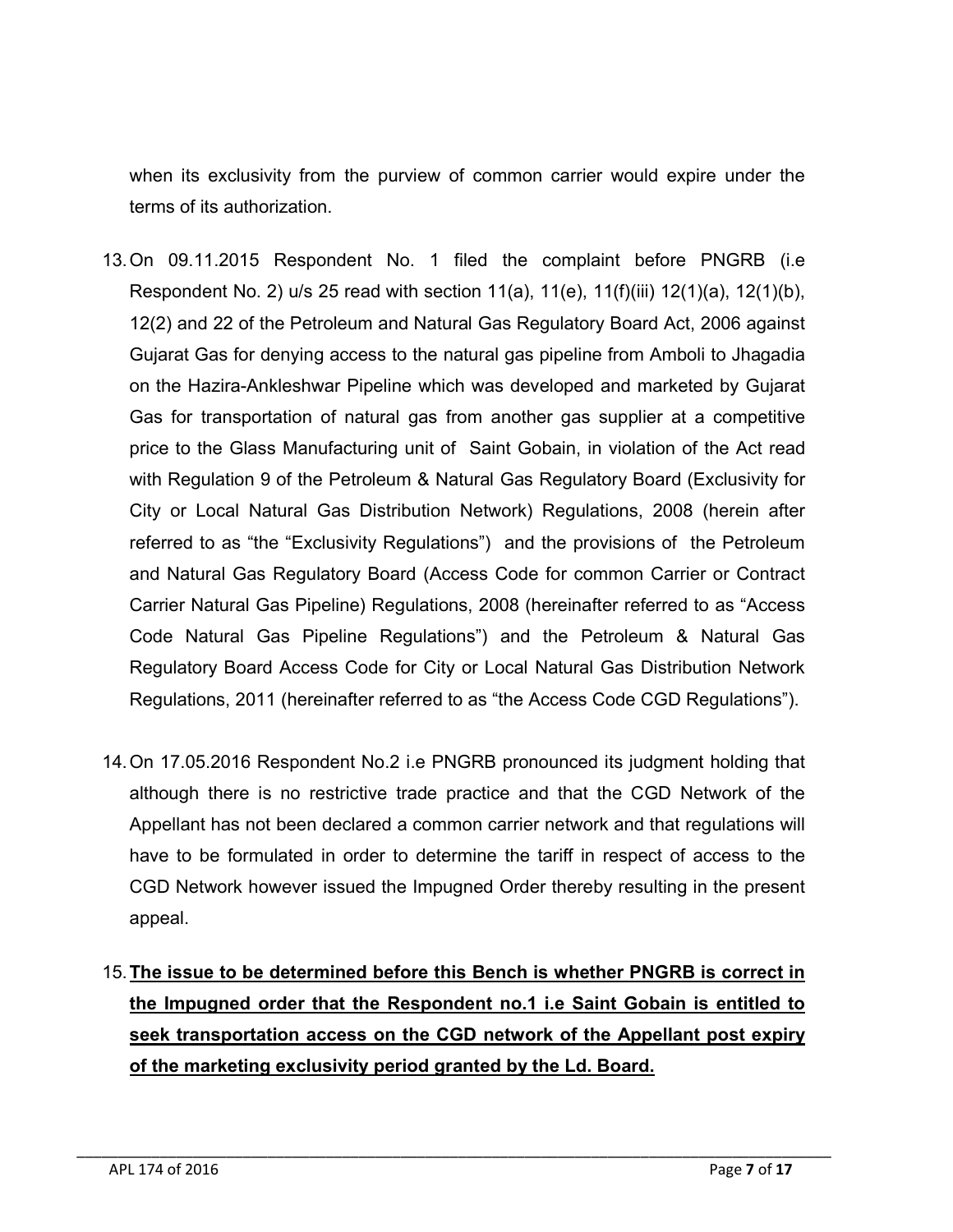- 16.The main contention of the Appellant is that CGD network was not notified as a common carrier or contract carrier network and no tariff had been notified to enable non-discriminatory access. Even the capacity for the Appellant's CGD network had not been declared by PNGRB and hence access could not have been directed as the capacity available for access has not determined. Moreover, under the 2015 CGD Capacity Regulations, the capacity (and hence access) was in respect of entry and exit points located on the steel pipeline network and hence direction to provide access till the premises of St. Gobain at Jhagadia could not have been issued. The Impugned Order was not a valid order in terms of the regulatory framework governing access to CGD Networks as was existing at the time. Furthermore, the Impugned Order is not valid and is incapable of being implemented under the present regulatory framework governing CGD Network, since the 2011 CGD Access Regulations were repealed on 23 November 2020 and replaced by the 2020 CGD Access Regulations, which clearly stipulate that access to CGD Network under the said regulations is applicable only in relation to CGD networks that have been declared as a common carrier. The Appellant has also relied on this Hon'ble Court judgment dated 23.03.2022 in the matter of *Gujarat Gas Limited v. Charotar Gas Sahakari Mandali Limited & Anr. Appeal No. 6 of 2022,* that power to declare the pipeline as contract carrier or common carrier lies with PNGRB which is required to be notified as per Section 20 of the PNGRB Act, and mere expiration of exclusivity period will not create any right in favour of or against any entity, unless CGD network has been declared as common carrier or contract carrier.The Appellant has also contended that it is an undisputed fact that the Appellant's CGD network has not been declared as a common carrier till date. Hence, the access regulations are presently not applicable to the CGD Network of the Appellant.
- 17.Whereas the contention of the Respondent 1 is that Ld. Board is correct to hold that the Appellant is mandated to allow third party access upon expiry of exclusivity on a non discriminatory basis. Section 3 of the PNGRB (Access Code for City or Local Natural Gas Distribution Networks) Regulations, 2011 do specifies that regulations shall apply to an entity authorised to lay, build operate or expand a city or local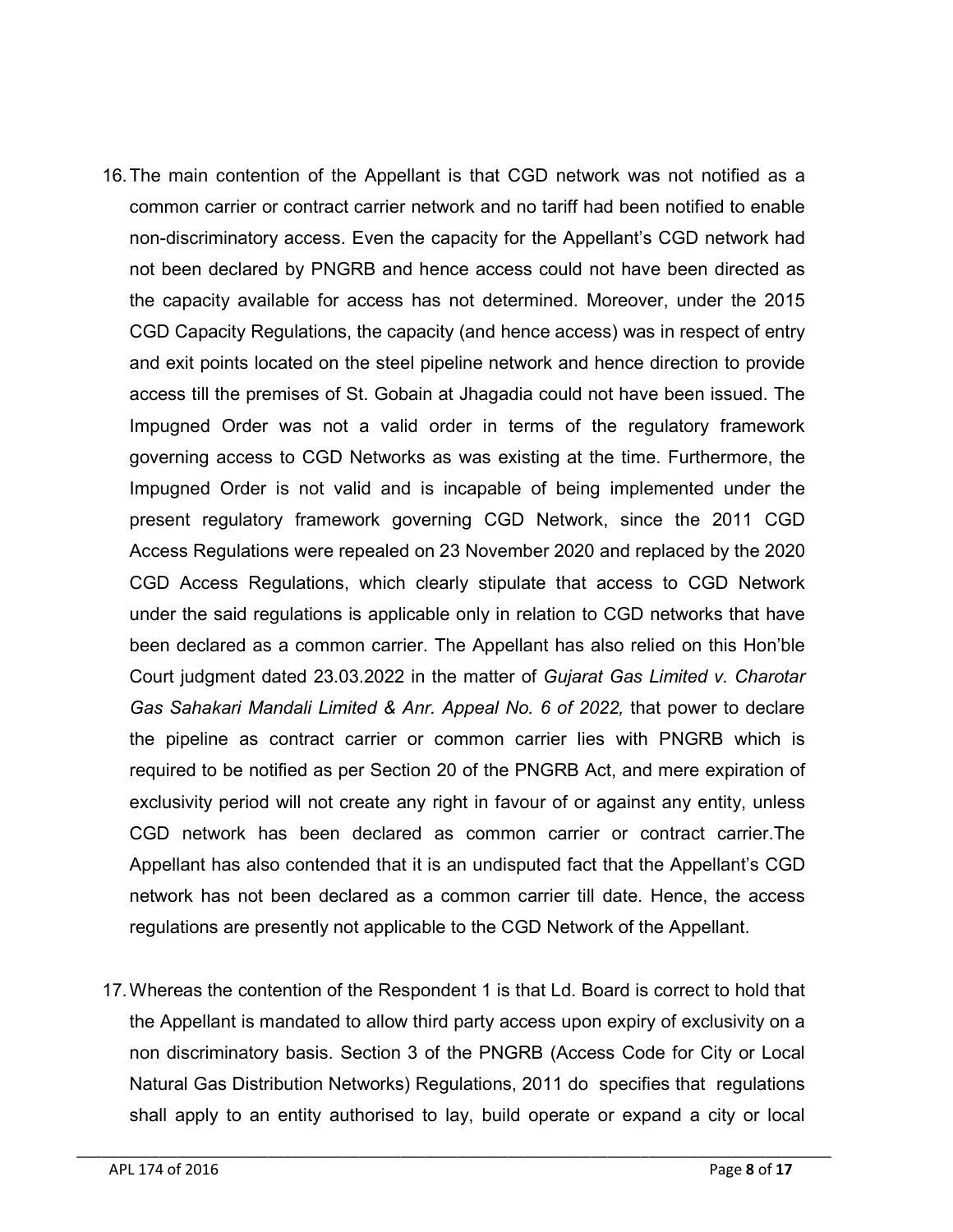natural gas distribution network in a geographic area under the Petroleum and Natural Gas Regulatory Board Act, 2006, immediately at the end of its exclusivity period, if any, allowed by the Board under the Petroleum and Natural Gas Regulatory Board (Exclusivity for City or Local Natural Gas Distribution Network) Regulations, 2008 from the purview of common carrier or contract carrier, and to any entity or shipper who wants access to entry point capacity, exit point capacity and delivery at CNG exit point capacity on such city or local natural gas distribution network for supply of natural gas to domestic, commercial or industrial consumers. Post the expiry of exclusivity period i.e. 08.11.2015 and issuance of public notice dated 21.09.2015 by the Ld. Board regarding the same, the Appellant was legally obligated to grant transportation access to the Respondent no.1 on the pipeline under the CGD Access code Regulation, 2011 and Exclusivity Regulations. The authorized entity has to declare and webhost on its website capacity available on its CGD network, 180 days prior to the end of exclusivity period allowed by the Board under CGD Exclusivity Regulations. The authorized entity, after the end of period of exclusivity from common carrier or contract carrier, shall provide access to shippers on its CGD Network on nondiscriminatory open access basis in accordance with CGD Access Code Regulations and subject to the threshold limits mentioned in regulation 5 at the end of the exclusivity period. Consumer or shipper who is getting gas through the authorised entity during the exclusivity period shall have the right to reserve such capacity after the end of exclusivity period. The Appellant has failed to fulfil obligations of the pipeline marketing exclusivity holder to declare and web host the capacity available on its CGD Network, 180 prior to the end of the exclusivity period to initiate the process of post-exclusivity (as required under Regulation 4 of CGD Exclusivity Regulations).

18.Respondent No. 2 has submitted in their written submission filed on 06.04.2022 that the impugned direction was based on the clear cut mandate contained in the then prevailing CGD Access Code Regulations. The Appellant has failed to fulfil its commitment of declaring and webhosting the capacity available on its CGD Network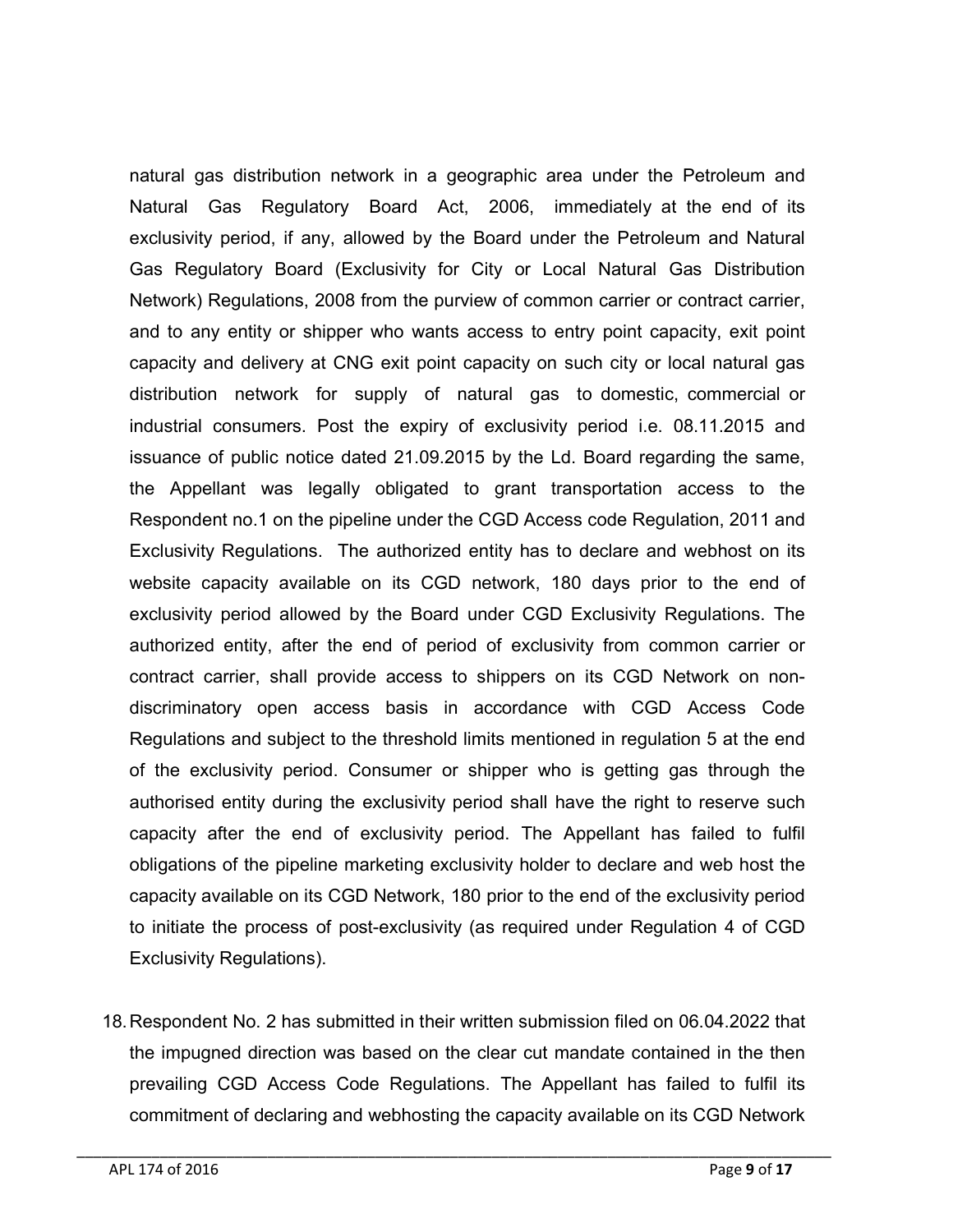as specified in CGD Access Code Regulations. While giving the directions to grant access, the Board was aware of the fact that the issue of transportation tariff to be charged by the Appellant after granting access to third parties like Respondent no. 1 is yet to be determined and is not empowered to determine the transportation rate of a CGD network for the authorised entity until it is declared as common carrier or contract carrier after following due procedure laid down in Section 20 of the PNGRB Act. Further the Respondent no. 2 also brought before this bench various development made to extent of the regulatory scheme in existence at the time of passing the impugned order and the various changes to the same which have taken place since then.

#### **Deliberations**

- 19.In order to determine the issue in hand the following questions are required to be analysed:
	- i) Whether Respondent No. 1 is a CGD Customer?
	- ii) Whether Surat-Bharuch-Ankaleshwar pipeline is a common carrier/contract carrier pipeline?
	- iii) Whether Appellant is duty bound to give third party access after the expiry of exclusivity period?
- 20.In order to analyse the above questions it is pertinent to refer to the relevant sections and scheme of the PNGRB Act. One of the prime mandate of the Board under the Act is to ensure that uninterrupted and adequate gas supply is made to all parts of the country. The Board is also under a duty to promote competitive markets. The Board is also mandated to protect the interest of consumers as well as entities engaged in activities relating to petroleum, petroleum products and natural gas. This mandate of the Board has been captured in the various regulations framed by the Board in exercise of its powers under the Act. Section 11 (a) of the Act provides that the Board shall protect the interest of consumers by fostering fair trade and competition amongst entities. Section 11 (d) of the Act provides that the Board shall declare pipelines as common carrier or contract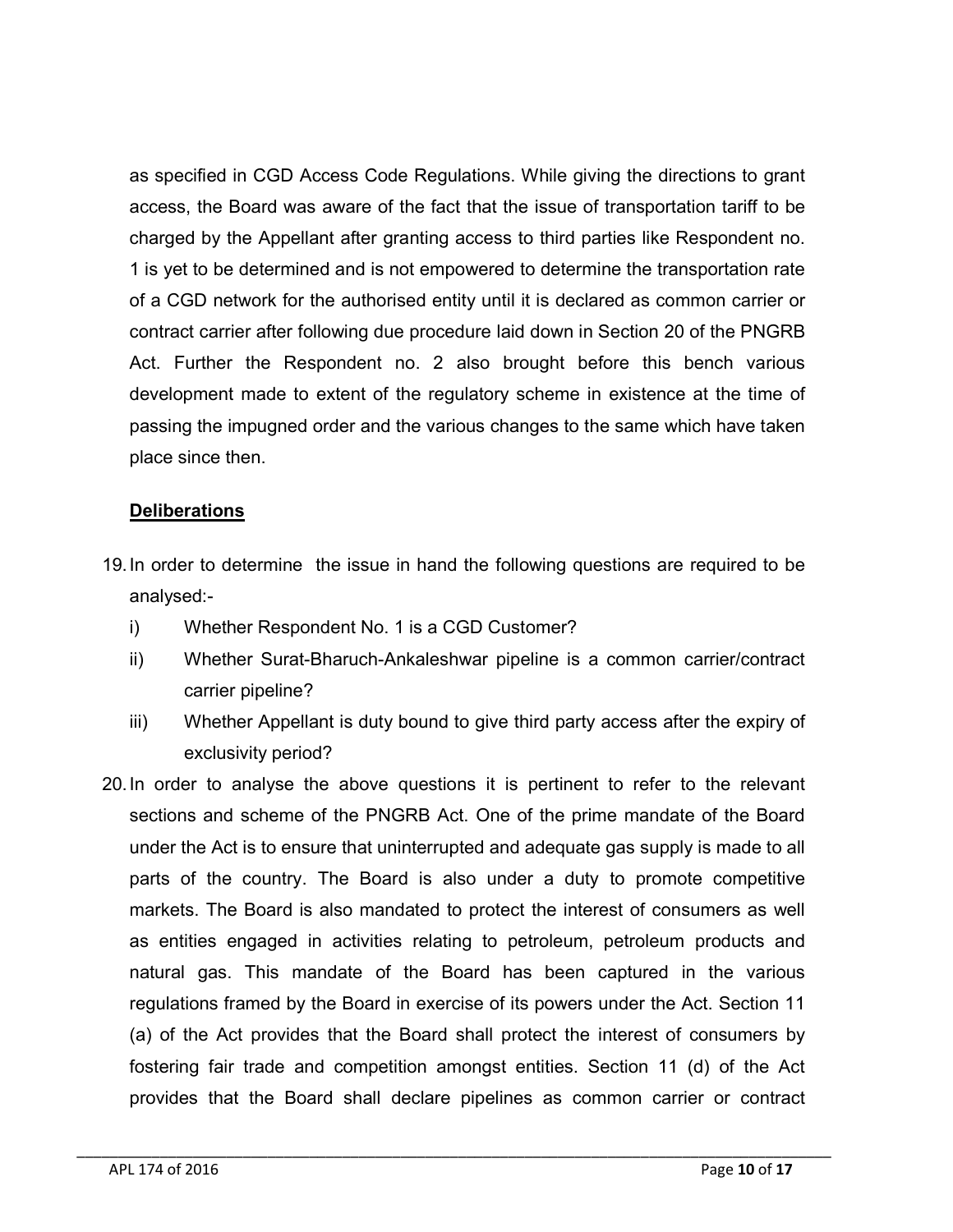carrier. Section 11 (e) (i) of the Act provides that the Board shall regulate by regulations access to common carrier or contract carrier so as to ensure fair trade and competition amongst entities and for that purpose specify pipeline access code. Section 11 (e) (ii) of the Act provides that the Board shall regulate by regulations transportation rates for common carrier or contract carrier. Section 11 (e) (iii) of the Act provides that the Board shall regulate by regulations access to city or local natural gas distribution network so as to ensure fair trade and competition amongst entities as per pipeline access code.

Section 20 of the PNGRB Act provides as under:

"*Declaring, laying, building, etc., of common carrier or contract carrier and city or local natural gas distribution network:-*

- *(1)If the Board is of the opinion that it is necessary or expedient, to declare an existing pipeline for transportation of petroleum, petroleum products and natural gas or an existing city or local natural gas distribution network, as a common carrier or contract carrier or to regulate or allow access to such pipeline or network, it may give wide publicity of its intention to do so and invite objections and suggestions within a specified time from all persons and entities likely to be affected by such decision.*
- *(2)For the purposes of sub-section (1), the Board shall provide the entity owning, the pipeline or network an opportunity of being heard and fix the terms and conditions subject to which the pipeline or network may be declared as a common carrier or contract carrier and pass such orders as*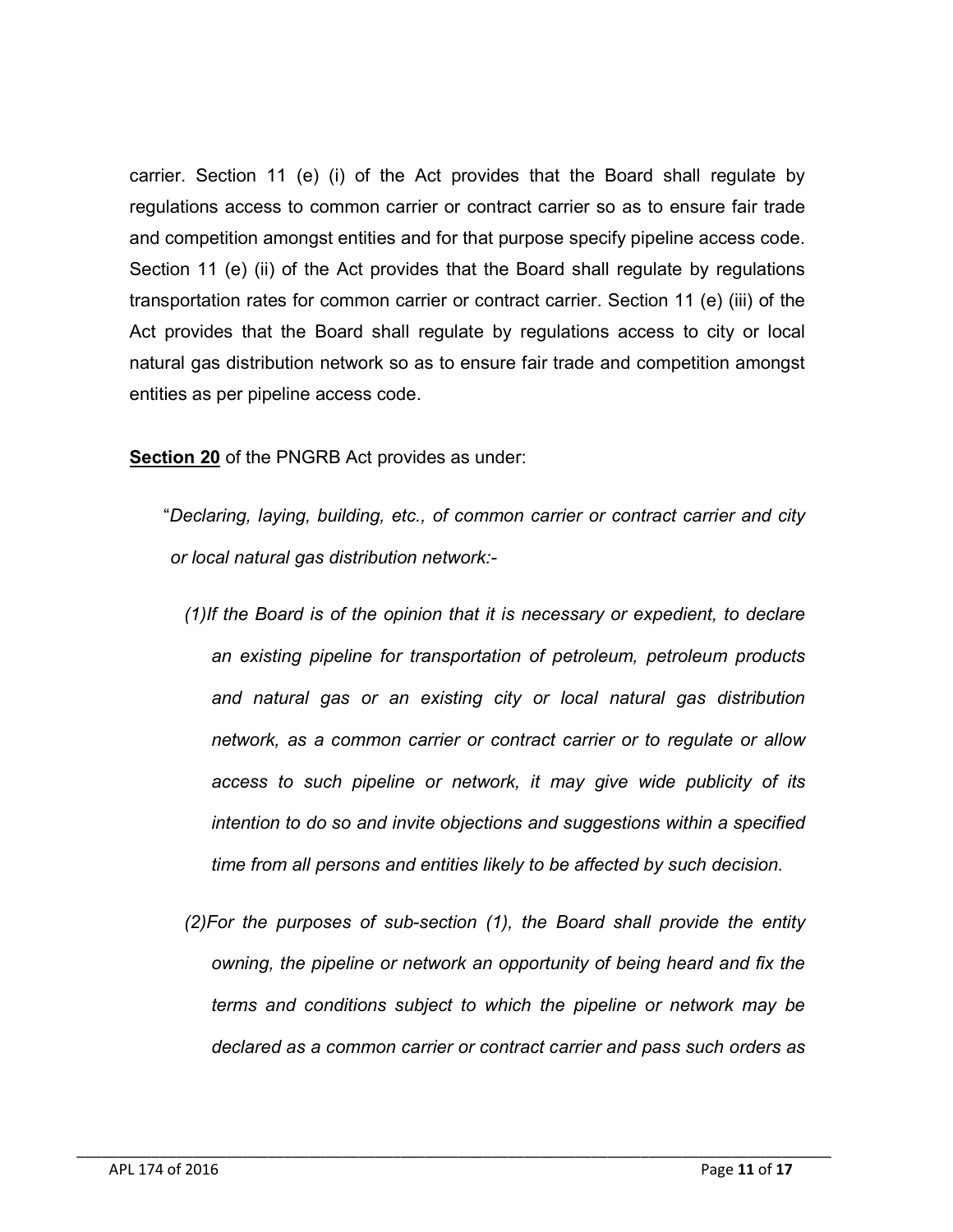*it deems fit having regard to the public interest, competitive transportation rates and right of first use.*

- *(3)The Board may, after following the procedure as specified by regulations under section 19 and sub-sections (1) and (2), by notification,-*
- *(a) declare a pipeline or city or local natural gas distribution network as a common carrier or contract carrier; or*
- *(b) authorise an entity to lay, build, operate or expand a pipeline as a common carrier or contract carrier; or*
- *(c) allow access to common carrier or contract carrier or city or local natural gas distribution network; or*
- *(d) authorise an entity to lay, build, operate or expand a city or local natural gas distribution network.*
- *(4) The Board may decide on the period of exclusivity to lay, build, operate or expand a city or local natural gas distribution network for such number of years as it may by order, determine in accordance with the principles laid down by the regulations made by it, in a transparent manner while fully protecting the consumer interests.*
- *(5) For the purposes of this section, the Board shall be guided by the objectives of promoting competition among entities, avoiding in fructuous investment, maintaining or increasing supplies or for securing equitable distribution or ensuring adequate availability of petroleum, petroleum*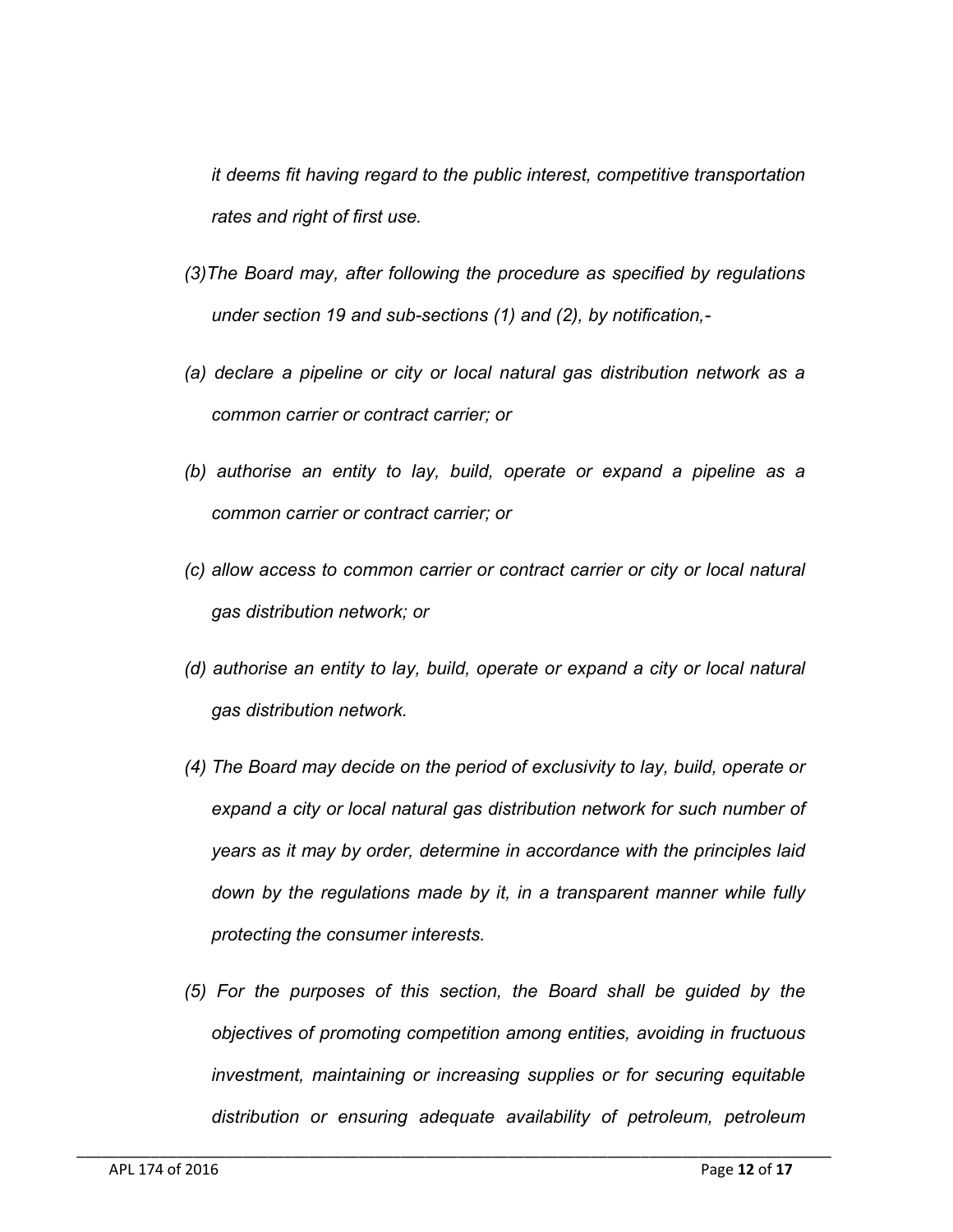*products and natural gas throughout the country and follow such principles as the Board may, by regulations, determine in carrying out its functions under this section."*

- It is pertinent to mention herein that Section 2 (zb) of the PNGRB Act has defined "notification" means a "*notification published in the Official Gazette and the expression "notified" with its cognate meanings and grammatical variations, shall be construed accordingly."*
- 21. Whether Respondent No. 1 is a CGD Customer?:- It is to be noted that Respondent No. 1's daily natural gas consumption is less than 50,000 SCMD. There is no dispute with the fact that the Respondent No. 1 is a City Gas Distribution ("CGD") Network customer and the same has also been admitted by the Respondent No. 1 and PNGRB in its impugned order.
- 22. Whether Surat-Bharuch-Ankaleshwar pipeline is a common carrier/contract carrier pipeline:-Respondent No. 2 in its written submission dated 06.04.2022 has submitted that the declaration of the Surat-Bharuch-Ankleshwar CGD Network as common carrier was initiated by the Board vide issuance of Public notice dated 21.09.2015 and the issue of applicable tariff would have also stand resolved with the finalization /notification of the relevant Tariff Regulation. The Draft tariff Regulation were, in fact web hosted by the Board on its website on 02.09.2016, soon after the Impugned order. However proceedings under public notice dated 21.09.2015 were dropped by the Board as it was thought that the Board should first enact the Regulations, specifying the detailed procedure, which the Board shall follow while declaring a CGD Network as Common Carrier or Contract Carrier in terms of Section 20(5) of the PNGRB Act. However the draft Regulations web hosted by the Board on 02.09.2016 never culminated in the notification of the final Regulations.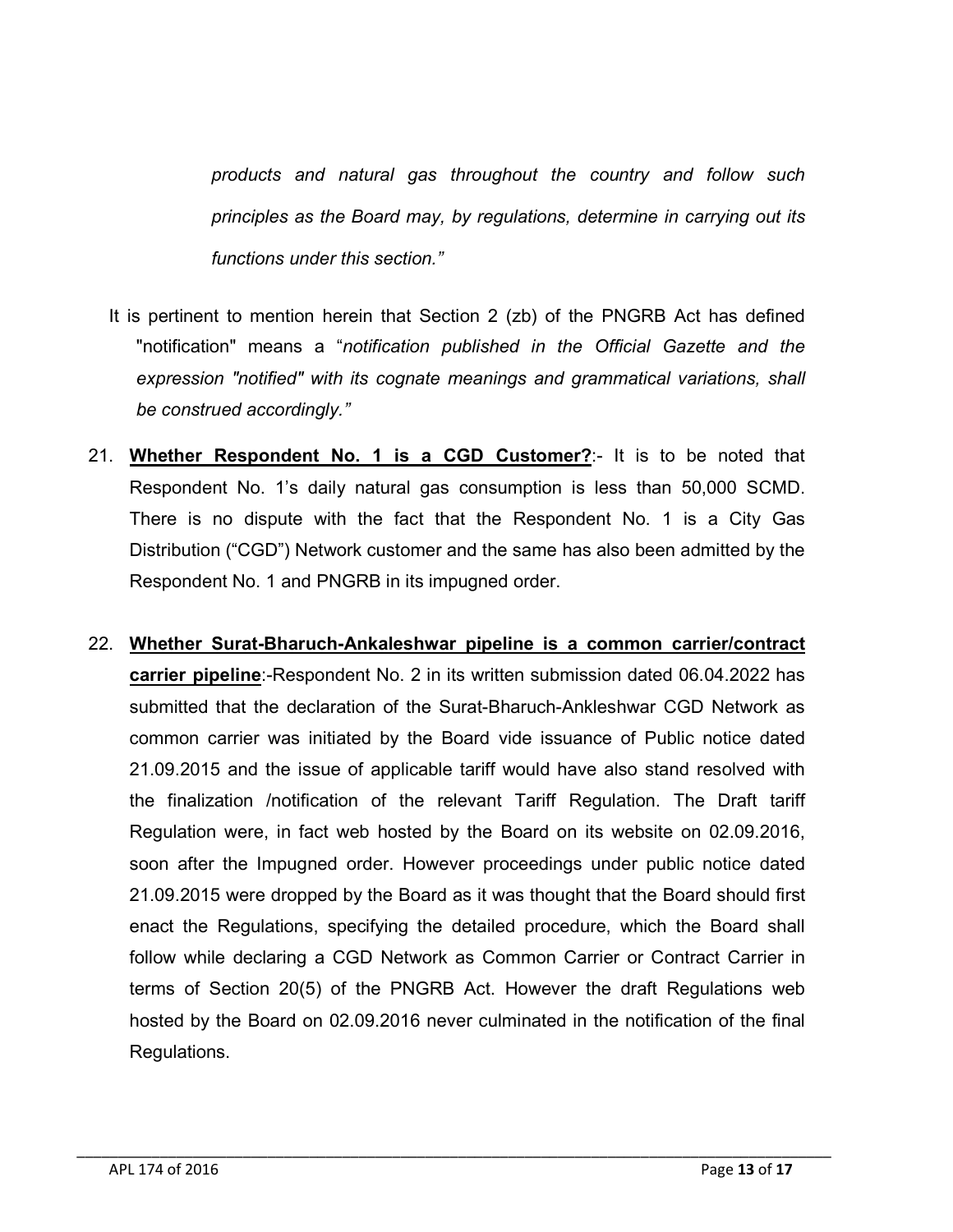- 23. The Guiding principles for declaring City or Local Natural Gas Distribution Networks as Common Carrier or Contract Carrier Regulations 2020 were notified by PNGRB on 30.09.2020. The PNGRB (Determination of Transportation Rate CGD and Transportation Rate for CNG, Regulations, 2020 have also been notified by the Board on 23.11.2020.
- 24. In fact the Board did initiate the public consultation process for declaration of Surat-Bharuch-Ankaleshwar CGD Network as a common carrier or contract carrier however the same is challenged by Gujarat Gas Limited before the Hon'ble Delhi High Court by way of C.M. No. 34446/2021 in LPA No. 254/202 , titled Gujarat Gas Limited vs PNGRB.
- 25. It was also brought to the notice of this Bench that by order dated 11.10.2021, the Hon'ble Court of Delhi has granted stay of the operation, implementation and execution of the Public Notice dated 13.09.2021 issued by the Board. The validity of CGD Guiding principles Regulations has also been challenged by the Appellant before the Hon'ble Court by way of WP ( C) no. 1017/2021.
- 26. Respondent No. 2 in its written submission has also brought to the notice to this Bench that the CGD Guiding Principles Regulations has been challenged by the Appellant and are sub-judice before the Hon'ble High Court of Delhi. The stay has also been granted by the Hon'ble High Court with respect to public notice dated 13.09.2021 wherein Board has initiated the public consultation process for declaration of Surat-Bharuch-Ankleshwar CGD Network as a common or contract carrier. Therefore it will not be appropriate for this Bench to get into this issue.
- 27. However on the plain reading of Section 20 of the PNGRB Act, it is correct to say that as per said section, if the Board is of the opinion that it is necessary or expedient, to declare an existing city or local natural gas distribution network, as a common carrier or contract carrier or to regulate or in order to allow access to such pipeline or network, it may give wide publicity of its intention to do so and invite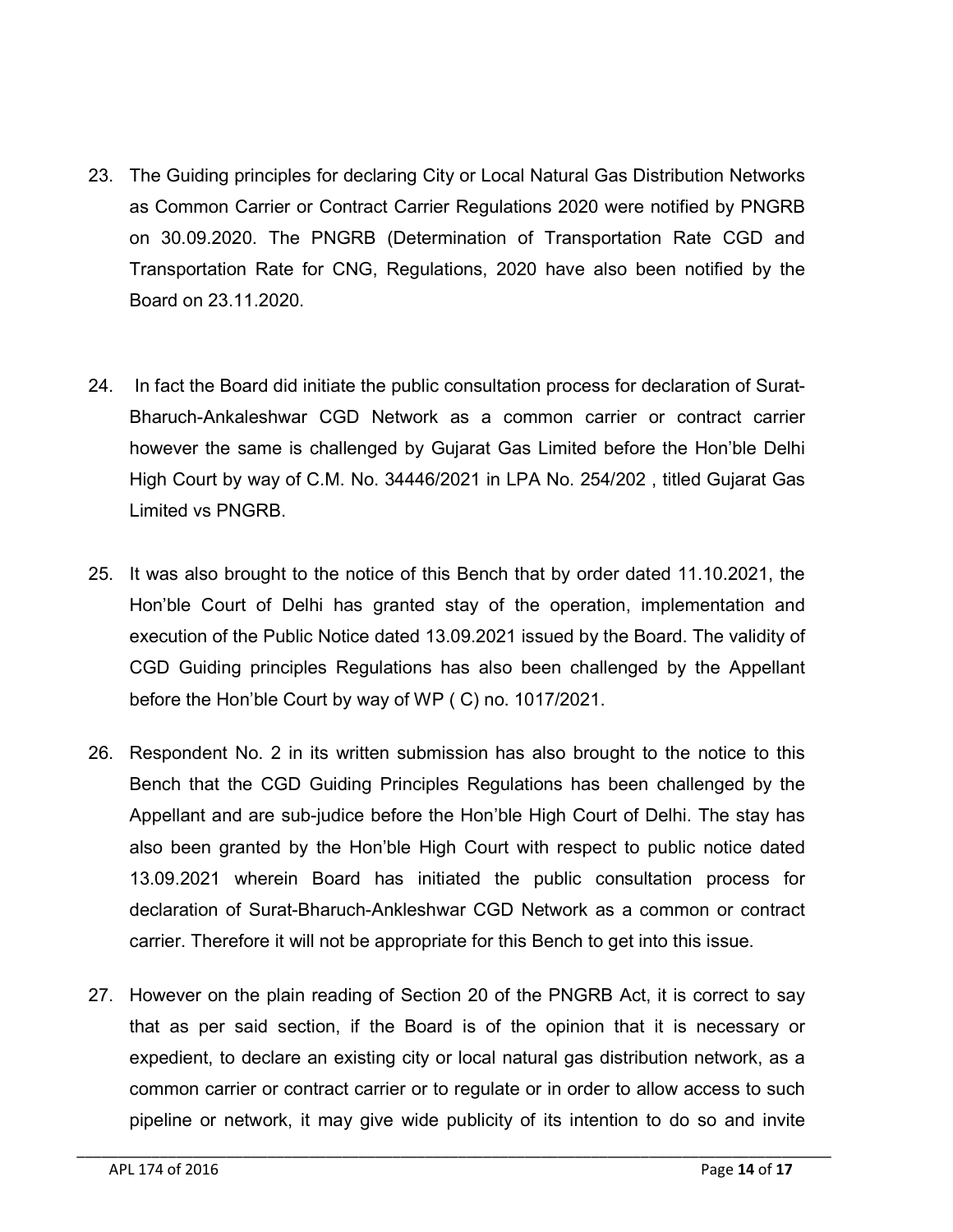objections and suggestions within a specified time from all persons and entities likely to be affected by such decision. Moreover the said declaration has to be done by notification in accordance with the PNGRB Act.

# In view of the above it may very well be said that the disputed pipeline has till date not been declared as a common carrier/contract carrier pipeline in accordance with the PNGRB Act & Regulations.

- 28. Whether Appellant is duty bound to give third party access after the expiry of exclusivity period?:- Herein the question arises is whether after the expiry of marketing exclusivity period and in absence of declaration of pipeline as a contract carrier or common carrier whether entity is duty bound to give third party access in the pipeline. On a reading of the Section 20 of the PNGRB Act it is apposite to say that the authorized entity would be enjoying exclusivity for certain years as decided by the Board and after following the due procedure as specified under the Act i.e after giving wide publicity of its intention to do so, inviting objections & suggestions, providing opportunity of hearing to the entity owning the pipeline etc the Board would fix the terms and conditions, subject to which the pipeline or network may be declared as common carrier or contract carrier. And after following the procedure as specified, PNGRB by notification, allow access to the common carrier or contract carrier or city or local natural gas distribution which will permit access to the third parties in the networks of the authorized entities. All these actions of the Board were to be taken under a prescribed procedure as mentioned in the Act. However the 2011 Regulation seems to be not in conformity of the PNGRB Act. It seems that the same has also been realised by the Board and accordingly the 2011 Regulations has been repealed and 2020 Regulations has been notified.
- 29. Further Regulation 9 of the PNGRB CGD Exclusivity Regulations itself states that the " *the entity shall allow third party access on a non discriminatory basis to any entity in its CGD network as per the provisions in the relevant regulations for*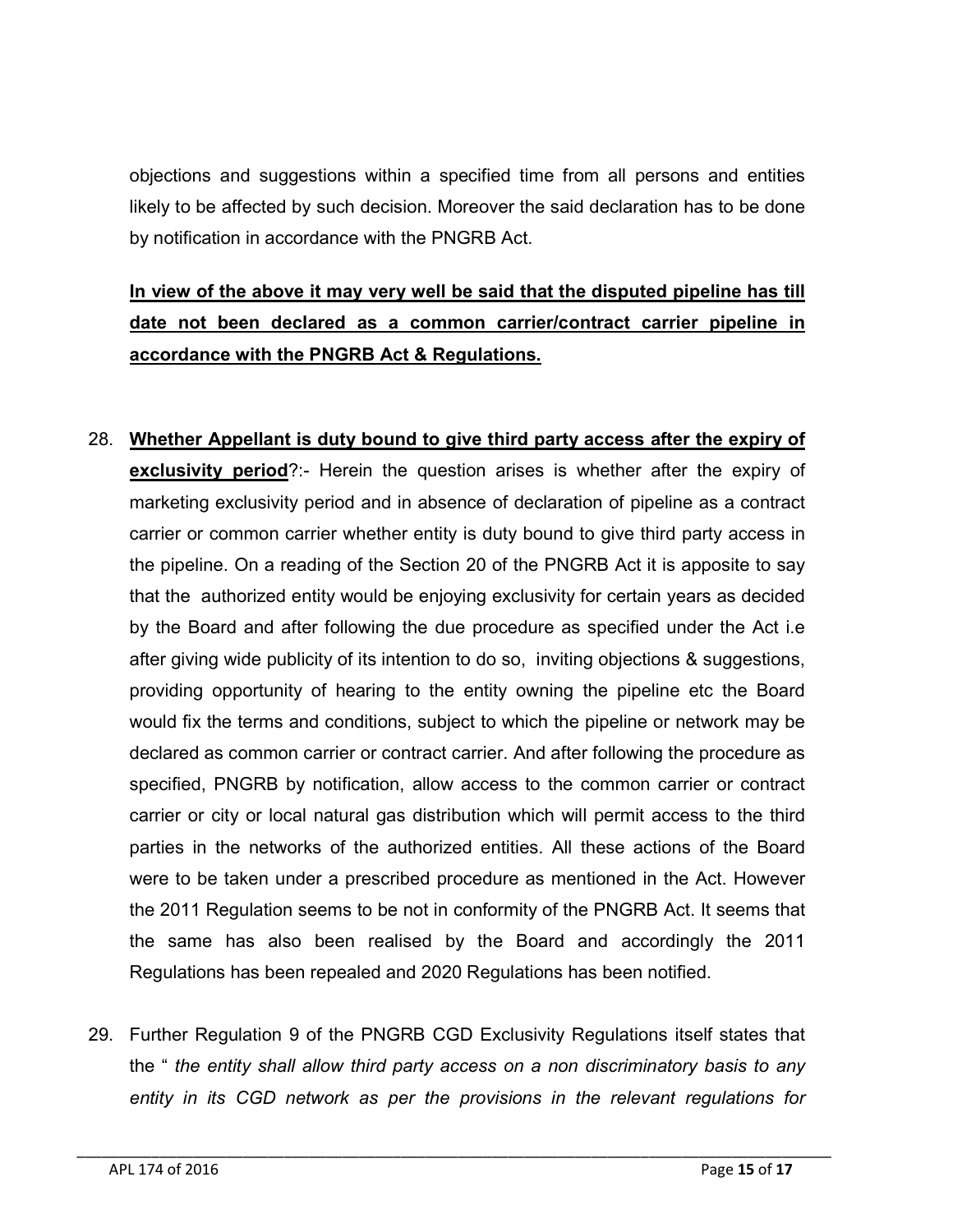*declaring CGD network as common carrier or contract carrier*." Thus it may be said that without declaring the disputed pipeline as common carrier/contract carrier, the direction given by PNGRB in the impugned order are un-implementable.

- 30. Vide notification dated 23.11.2020, the PNGRB (Access Code for City or Local Natural Gas Distribution Network) Regulations,2020 have also been notified and Regulation 24 of the same clearly stipulates that after coming into operation of the said Regulations, the earlier CGS Access Code Regulations, 2011 shall stand repealed. Regulation 3 of the CGD Access Code Regulations, 2020 also specifies that the Regulations shall become applicable only once the concerned GA has been declared as a common carrier in terms of CGD Guiding Principles Regulations, 2020 and CGD Exclusivity Regulations, 2020.It is settled that PNGRB cannot fix tariff of the CGD network unless the same has been declared as common carrier /contract carrier. The transportation rate to be charged by the Appellant after granting access to third parties like Respondent no. 1 is not determined as the network has not been declared as common carrier/contract carrier. PNGRB is not empowered to determine the transportation rate of a CGD network for the authorised entity until it is declared as common carrier or contract carrier which could only be done after following the procedure laid down in Section 20 of the PNGRB Act. Moreover PNGRB itself has stated in its impugned order that merely expiry of the exclusivity period, the nature of the CGD network does not automatically result in the CGD network becoming a common carrier. Thereby meaning that only after declaration of the pipeline as common carrier /contract carrier, PNGRB is empowered to determine the transportation rate of a CGD network for a third party access. In fact PNGRB itself has admitted in its impugned decision that "*the issue of tariff which would be applicable on the transportation of natural gas on third party shall stand resolved with the finalization/ notification of the relevant Tariff Regulations*."
- 31. Irrespective of the fact whether CGD Access code Regulations 2011 is repealed and CGD Access Code Regulations 2020 has been notified, there is no dispute